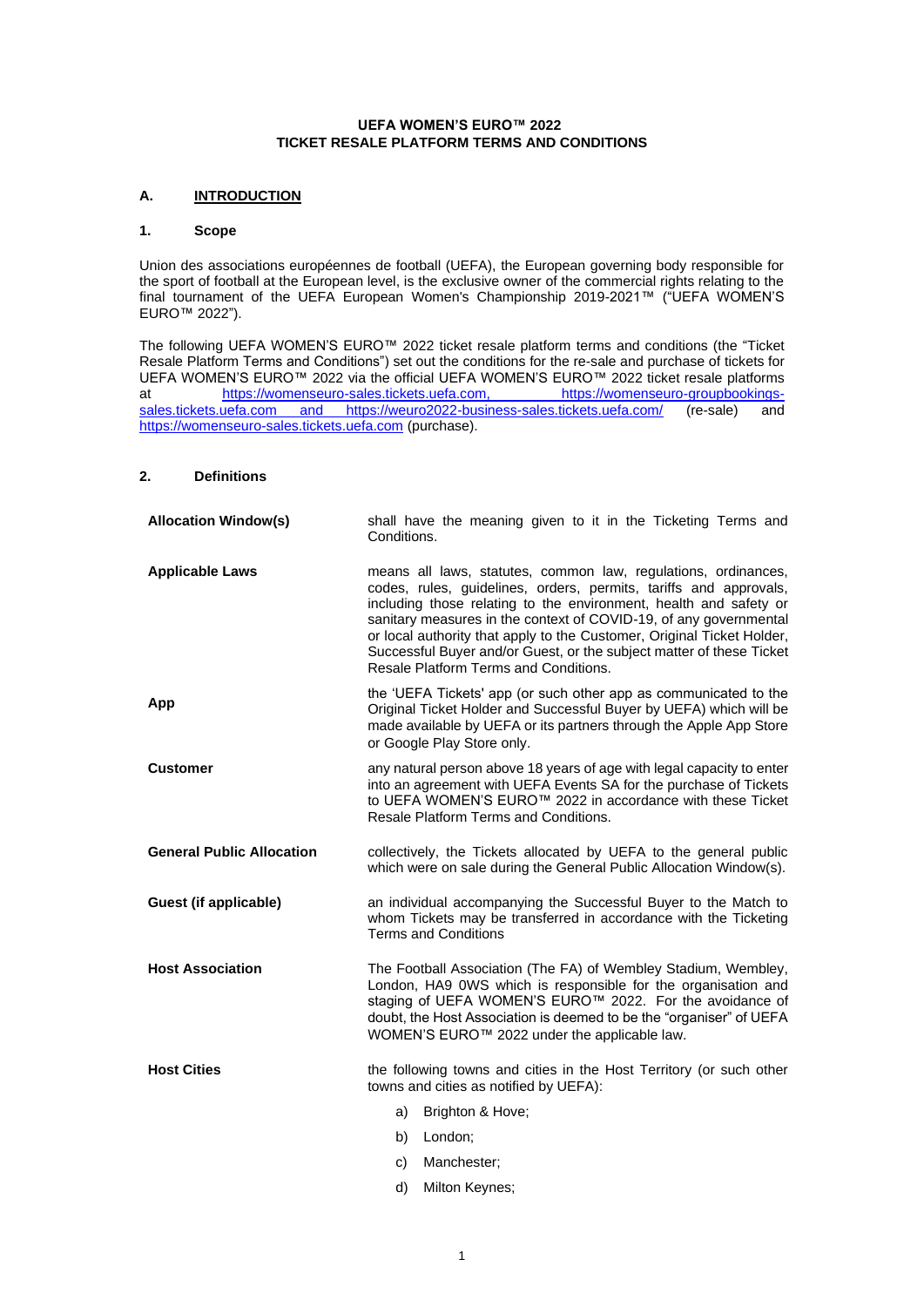|                               | e) Rotherham;                                                                                                                                                                                                                                     |
|-------------------------------|---------------------------------------------------------------------------------------------------------------------------------------------------------------------------------------------------------------------------------------------------|
|                               | Sheffield:<br>f)                                                                                                                                                                                                                                  |
|                               | Southampton;<br>g)                                                                                                                                                                                                                                |
|                               | Trafford; and<br>h)                                                                                                                                                                                                                               |
|                               | Wigan & Leigh.<br>i)                                                                                                                                                                                                                              |
| <b>Host Territory</b>         | England.                                                                                                                                                                                                                                          |
| Match                         | any official match to be played as part of UEFA WOMEN'S EURO™<br>2022.                                                                                                                                                                            |
| <b>New Contract</b>           | any new contract between a Successful Buyer and UEFA Events SA<br>for the purchase of Ticket(s) via the Ticket Resale Platform entered<br>into pursuant to Articles 4.7 and 4.8.                                                                  |
| <b>Original Contract</b>      | the original contract between the Original Ticket Holder and UEFA<br>Events SA for the sale by UEFA Events SA of the applicable Ticket<br>to the Original Ticket Holder.                                                                          |
| <b>Original Ticket Holder</b> | the individual who is a Successful Applicant who wishes to list<br>Ticket(s) on the Ticket Resale Platform.                                                                                                                                       |
| <b>PNA</b>                    | a participating national association, being any national association<br>participating in UEFA WOMEN'S EURO™ 2022.                                                                                                                                 |
| <b>PNA Allocation</b>         | collectively, the Tickets allocated by UEFA to the PNAs which were<br>on sale during the PNA Allocation Window(s).                                                                                                                                |
| <b>PNA Allocation Rules</b>   | a rule or set of rules defined and applied by the PNAs to allocate<br>Tickets to its supporters as more particularly detailed in the Ticketing<br>Terms and Conditions.                                                                           |
| <b>Purchase Notification</b>  | the email notification confirming the purchase of such Ticket(s) as<br>is/are indicated in such Purchase Notification, as sent by UEFA to<br>the email address provided by the Customer upon their registration<br>on the Ticket Resale Platform. |
| <b>Refund Policy</b>          | the refund policy of UEFA as applicable from time to time which is<br>available for review on the Ticket Resale Platform.                                                                                                                         |
| <b>Regulations</b>            | without limitation, the terms of the following:<br>Stadium Regulations; and<br>UEFA, and the Host Association's statutes and regulations<br>$\sim$<br>applicable for the Matches.                                                                 |
| <b>Sale Notification</b>      | the email notification confirming the sale of such Ticket(s) as is/are<br>indicated in such Sale Notification, as sent to the email address<br>provided by the Original Ticket Holder in the Ticket Resale Platform<br>Listing Form.              |
| <b>Single Ticket</b>          | shall have the meaning given to it in the Ticketing Terms and<br>Conditions.                                                                                                                                                                      |
| <b>Stadium</b>                | the entire premises of the relevant stadium at which the relevant<br>Match will be played, and any other areas which require a Ticket (or<br>other access device, if applicable) to gain access.                                                  |
| <b>Stadium Owner</b>          | the owner of the relevant Stadium and any operator or lessee of such<br>Stadium.                                                                                                                                                                  |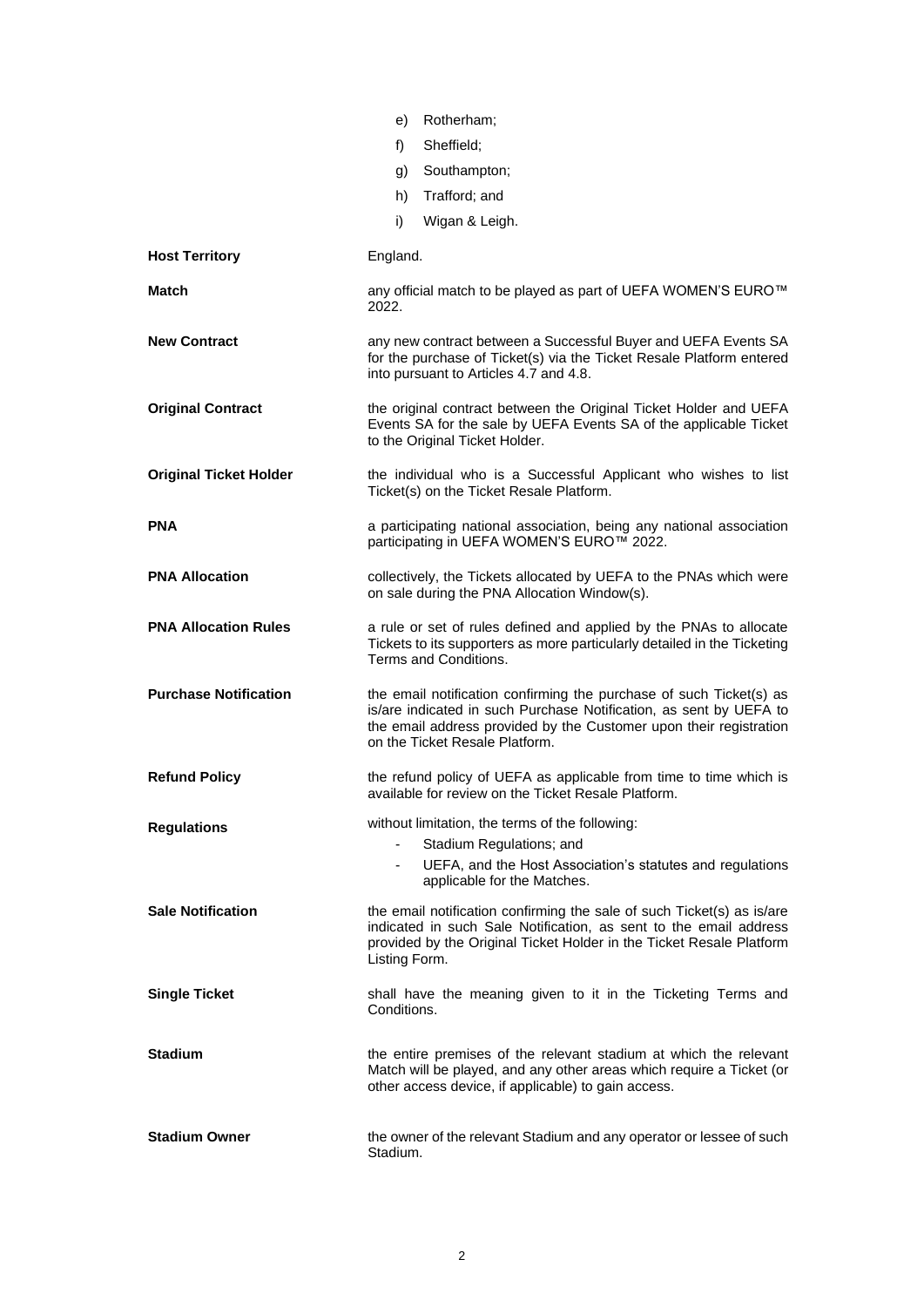| <b>Stadium Regulations</b>                      | the Stadium regulations as applicable to the relevant Match which<br>can be accessed at:                                                                                                                                                                                                                                                                                                           |
|-------------------------------------------------|----------------------------------------------------------------------------------------------------------------------------------------------------------------------------------------------------------------------------------------------------------------------------------------------------------------------------------------------------------------------------------------------------|
|                                                 | www.womenseuro.com/stadiumrules                                                                                                                                                                                                                                                                                                                                                                    |
| <b>Successful Applicant</b>                     | shall have the meaning given to it in the Ticketing Terms and<br>Conditions.                                                                                                                                                                                                                                                                                                                       |
| <b>Successful Buyer</b>                         | any Customer who receives a Purchase Confirmation confirming that<br>they have purchased any Ticket(s) via the Ticket Resale Platform in<br>accordance with Article 4.                                                                                                                                                                                                                             |
| Ticket(s)                                       | the paper, plastic or electronic/mobile ticket offered for sale on the<br>Ticket Resale Platform by the Original Ticket Holder which was<br>purchased by the Original Ticket Holder from UEFA Events SA and<br>which is subject at all times to the Ticketing Terms and Conditions.                                                                                                                |
| <b>Ticket Resale Platform</b>                   | the ticket resale platform consisting of the following Internet platforms<br>owned and managed by UEFA at:                                                                                                                                                                                                                                                                                         |
|                                                 | https:// womenseuro -sales.tickets.uefa.com.<br>$\overline{\phantom{0}}$<br>https://womenseuro-groupbookings-sales.tickets.uefa.com<br>https://weuro2022-business-sales.tickets.uefa.com/<br>and<br>through which the Original Ticket Holder can list Tickets for<br>resale, with the relevant platform being the one on which the<br>Original Ticket Holder originally purchased the Tickets; and |
|                                                 | https:// womenseuro-sales.tickets.uefa.com through which<br>Customers can purchase Tickets which have been listed for<br>resale.                                                                                                                                                                                                                                                                   |
|                                                 | and references to 'Ticket Resale Platform' throughout these Ticket<br>Resale Platform Terms and Conditions shall be construed in<br>accordance with the above.                                                                                                                                                                                                                                     |
| <b>Ticketing Terms and</b><br><b>Conditions</b> | conditions<br>available<br>the<br>terms<br>and<br>at<br>https://www.uefa.com/MultimediaFiles/Download/competitions/Ticke<br>ting/02/64/81/50/2648150_DOWNLOAD.pdf applicable to tickets to<br>UEFA WOMEN'S EURO™ 2022, including those allocated from the<br>General Public Allocation and PNA Allocation and those sold via the<br><b>Ticket Resale Platform.</b>                                 |
| <b>Ticket Resale Platform Listing</b><br>Form   | the form available on the Ticket Resale Platform which the Original<br>Ticket Holder must complete and submit to UEFA Events SA in order<br>to list any Ticket(s) for sale and in which the Original Ticket Holder<br>must provide all relevant information about the Ticket(s) including the<br>name of the Match, the date, ticket number and face value price of<br>the Ticket(s).              |
| <b>Ticket Type(s)</b>                           | the Single Tickets.                                                                                                                                                                                                                                                                                                                                                                                |
| <b>UEFA</b>                                     | Union des associations européennes de football, whose offices are<br>located at Route de Genève 46, 1260 Nyon 2, Switzerland and any<br>wholly owned subsidiary thereof, including but not limited to UEFA<br>Events SA.                                                                                                                                                                           |
| <b>UEFA WOMEN'S EURO™</b><br>2022               | the final tournament of the UEFA European Women's Championship<br>2019-2021 which is scheduled to be staged in the Host Territory from<br>6 to 31 July 2022 (or on such other date as notified by UEFA), and<br>for which UEFA holds the relating rights of exploitation under the<br>terms of the national law of the Host Territory.                                                             |
| <b>UEFA Events SA</b>                           | UEFA Events SA of Route de Genève 46, 1260 Nyon 2, Switzerland.                                                                                                                                                                                                                                                                                                                                    |
| <b>UEFA Parties</b>                             | shall be UEFA, UEFA Events SA and any wholly owned subsidiary<br>thereof of UEFA and UEFA Events SA.                                                                                                                                                                                                                                                                                               |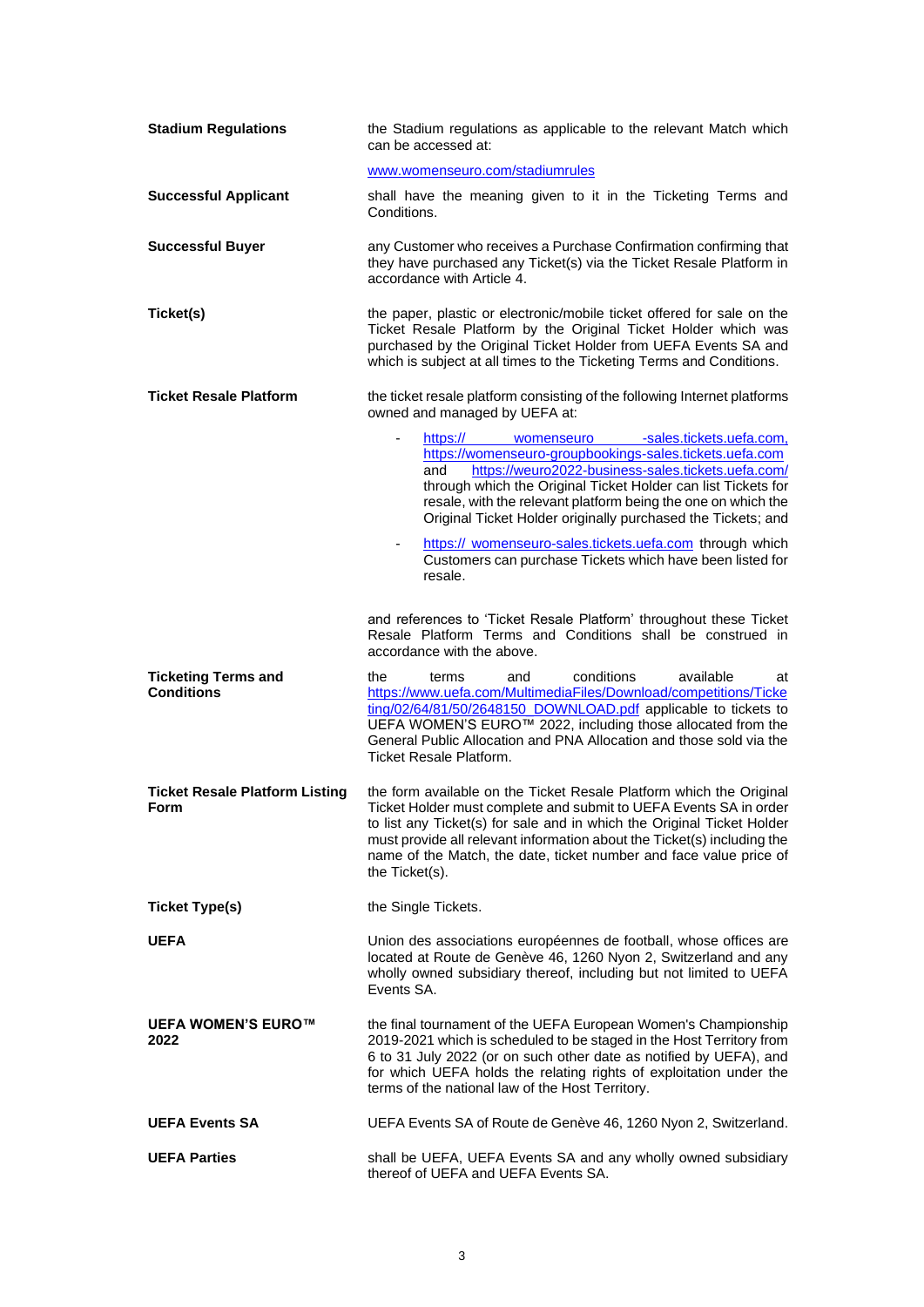#### **3. Listing Tickets on the Ticket Resale Platform**

- 3.1. The Original Ticket Holder accepts and acknowledges that only Tickets which are permitted to be resold by UEFA and, in the case of PNA Allocation Tickets, the relevant PNA pursuant to the PNA Allocation Rules, can be listed for sale and/or resold on the Ticket Resale Platform.
- 3.2. The Original Ticket Holder must register on the Ticket Resale Platform by following the registration procedure stipulated on the Ticket Resale Platform.
- 3.3. Ticket(s) can only be listed by the Original Ticket Holder on the Ticket Resale Platform for the face value price of the relevant Ticket(s).
- <span id="page-3-1"></span>3.4. Only the Successful Applicant may list any Ticket(s) for sale on the Ticket Resale Platform.
- 3.5. The Original Ticket Holder grants to UEFA Events SA a non-exclusive, transferable, worldwide, paid-up, royalty-free right and license to reproduce, modify, adapt, publish and display on the Ticket Resale Platform any description of the Ticket(s) provided by the Original Ticket Holder in the Ticket Resale Platform Listing Form.
- 3.6. By listing a Ticket on the Ticket Resale Platform, the Original Ticket Holder:
	- a. is making an irrevocable offer to waive their right to receive the Ticket(s) and void the Original Contract, both of which are conditional upon entry by UEFA Events SA and a Successful Buyer into a New Contract in relation to such Ticket(s); and
	- b. acknowledges that they have read, understood, accepted, and agreed to comply with these Ticket Resale Platform Terms and Conditions.
- 3.7. On entry by UEFA Events SA and a Successful Buyer into a New Contract, UEFA Events SA shall notify the Original Ticket Holder by sending a Sales Notification at which point UEFA Events SA shall be deemed to have accepted the Original Ticket Holder's irrevocable offer to:
	- a. waive their right to receive the Ticket(s); and
	- b. void the Original Contract,

in consideration for the refund of the face value of the Ticket(s) in accordance with Article [3.10,](#page-3-0) thus forming a binding contract. For the avoidance of doubt, UEFA Events SA shall not be liable to accept the Original Ticket Holder's offer to waive their right to receive the Ticket(s) or void the Original Contract unless and until the New Contract has been entered into.

- 3.8. Following issue of the Sale Notification, the Ticket(s) cannot be withdrawn from the Ticket Resale Platform by the Original Ticket Holder and the Original Ticket Holder shall lose any and all rights to receive or use the Ticket(s) which are the subject of the Sale Notification to attend the relevant Match(es). For the avoidance of doubt, the Original Ticket Holder acknowledges that all Ticket(s) listed by them on the Ticket Resale Platform may not be purchased by a Customer.
- 3.9. Upon receiving a Sale Notification, the Original Ticket Holder agrees that the Ticket(s) purchased in accordance with Article [3.4](#page-3-1) will be no longer delivered to the Original Ticket Holder by UEFA Events SA.
- <span id="page-3-0"></span>3.10. Following the issue of a Sale Notification, the Original Ticket Holder will receive a refund from UEFA Events SA for the face value of the Ticket(s) which are the subject of the Sale Notification. The refund will be made by UEFA Events SA within 60 days from the date on which the Tickets were sold on the Ticket Resale Platform. Where the Tickets were originally purchased using a credit or debit card, the refund will be made onto the credit or debit card used by the Original Ticket Holder when they purchased the Ticket(s). In the event that this credit or debit card is no longer valid, the Original Ticket Holder shall immediately inform UEFA Events SA of this fact and the Original Ticket Holder accepts and acknowledges that:
	- a. this may delay any refund being processed; and
	- b. it is the Original Ticket Holder's sole responsibility to provide an alternative credit or debit card onto which the refund shall be made.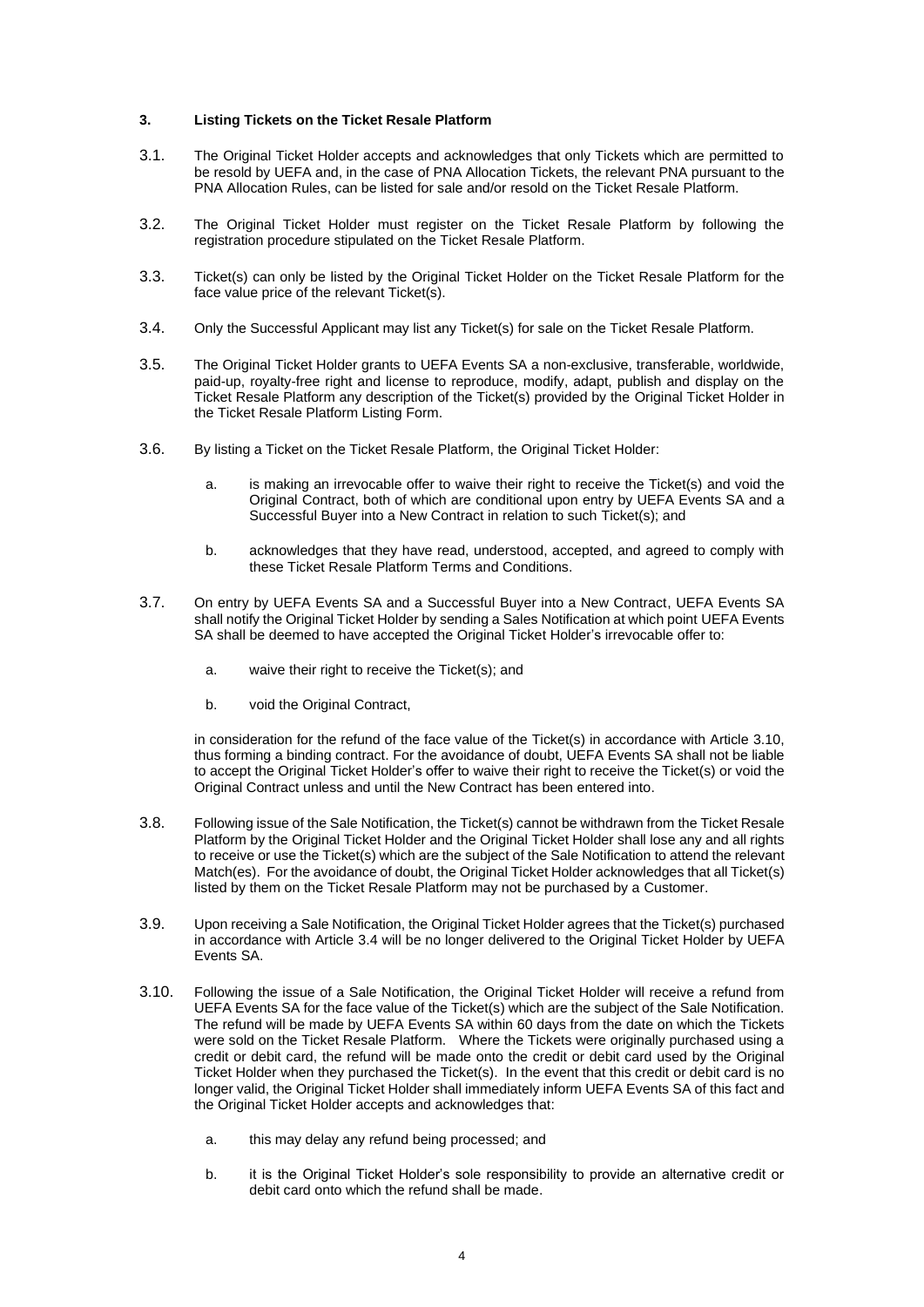Where the Original Ticket Holder originally paid for the Tickets via bank transfer, the refund shall be paid into a bank account owned by the Original Ticket Holder and the Original Ticket Holder shall provide UEFA Events SA with the details of such bank account. In the event that the Original Ticket Holder fails to provide such bank account details in accordance with the timescales notified to them by UEFA, the Original Ticket Holder accepts and acknowledges that this may delay any refund being processed.

- 3.11. In the event that the original payment from the Original Ticket Holder is later recovered or voided by charge back or otherwise from the Original Ticket Holder's credit or debit card company, the Original Ticket Holder agrees that they will be liable to re-pay to UEFA Events SA the relevant sum. The Original Ticket Holder authorises UEFA Events SA to charge the relevant sum to the Original Ticket Holder's credit or debit card (as provided to UEFA Events SA during the Original Ticket Holder's purchase of the Ticket(s)) for the face value of the Ticket(s) or, in the event that the Original Ticket Holder has not already received a refund from UEFA Events SA, the Original Ticket Holder accepts that they will not receive any refund from UEFA Events SA for the Ticket(s).
- 3.12. The Original Ticket Holder may withdraw the Ticket(s) from sale on the Ticket Resale Platform at any time prior to receiving a Sale Notification by following the process listed on the Ticket Resale Platform. Any Ticket(s) which are validly withdrawn from sale by the Original Ticket Holder or which are not purchased by a Successful Buyer will remain valid for use by the Original Ticket Holder for the relevant Match(es) and the Original Contract will not be void.

## <span id="page-4-2"></span>**4. Buying Tickets**

- 4.1. The Customer must register on the Ticket Resale Platform by following the registration procedure stipulated on the Ticket Resale Platform.
- 4.2. UEFA Events SA gives no warranty that the Ticket Resale Platform will offer any Customer the opportunity to purchase tickets for UEFA WOMEN'S EURO™ 2022 for any particular Match.
- 4.3. The price of such Ticket(s) will be the face value of the Ticket(s) plus the delivery costs outlined at Article [6](#page-5-0) below.
- 4.4. The Customer cannot purchase more than the number of Tickets that is permitted pursuant to the Ticketing Terms and Conditions.
- 4.5. The Customer shall make payment for the Ticket(s) to UEFA Events SA in accordance with Article [5](#page-5-1) below.
- 4.6. By clicking the "PAY NOW" button/field during the purchase process on the Ticket Resale Platform, the Customer acknowledges that they have read, understood, accepted, and agreed to comply with the Ticketing Terms and Conditions and these Ticket Resale Platform Terms and Conditions.
- <span id="page-4-0"></span>4.7. Completing of the relevant Ticket purchase procedure on the Ticket Resale Platform (including successful payment for the Ticket(s) by the Customer in accordance with Article [5](#page-5-1) below) constitutes an offer by the Customer to purchase the Tickets from UEFA Events SA.
- <span id="page-4-1"></span>4.8. Any offer made by a Customer pursuant to Article [4.7](#page-4-0) shall only be deemed to have been accepted by UEFA Events SA once UEFA Events SA sends a Purchase Notification to the Customer, in which case a New Contract will have been formed. The Customer will become a Successful Buyer only upon entry into the New Contract.
- 4.9. Whilst UEFA Events SA will attempt to ensure that listings for Tickets on the Ticket Resale Platform are accurate, technical errors may occur. If UEFA Events SA discover that an error has occurred which has resulted in an incorrectly confirmed order for Tickets, UEFA Events SA will inform the Customer as soon as possible and reserves the right to cancel the Customer's purchase and void the applicable New Contract. Where possible, UEFA Events SA will give the Customer the option of reconfirming their order with the correct details or cancelling their order for a full refund. If UEFA Events SA is unable to contact the Customer, the Customer agrees that UEFA Events SA may treat the Customer's order as cancelled and the New Contract void and the Customer shall receive a full refund, without any liability to UEFA Events SA.
- 4.10. The Customer acknowledges that any order which results in the Customer exceeding the Ticket purchase limits identified in Article 4.4 shall be cancelled in full.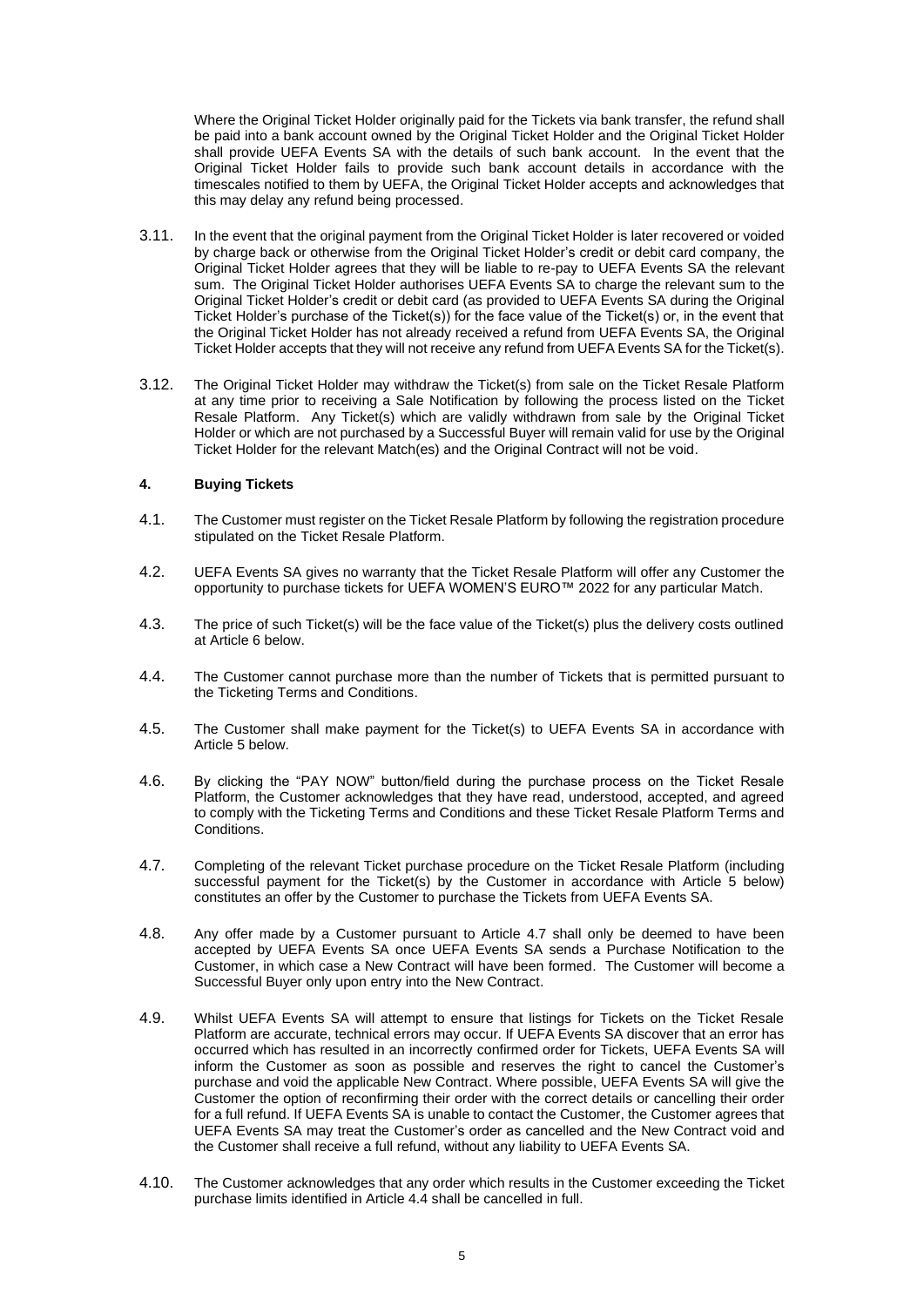## <span id="page-5-1"></span>**5. Payment**

- 5.1. Payment for the Ticket(s) is possible via: (1) a Mastercard or Visa credit card; or (2) a Mastercard or Visa debit card which is enabled for (and permits) internet payments.
- 5.2. The purchase price of the Ticket(s) (including VAT) will be clearly identified to the Customer on the relevant purchase page of the Ticket Resale Platform and all payments will be made in Pounds Sterling currency  $(E)$ . The Customer acknowledges that by clicking the confirmation button/field in the relevant Ticket purchase page of the Ticket Resale Platform, the Customer permits the payment to be processed, and the Customer's credit or debit card to be charged.
- 5.3. The Customer's credit or debit card issuing bank will apply its own currency exchange rates (if applicable) and may levy additional fees or charges for such transaction. Customers shall contact their respective credit or debit card issuing bank before purchasing a Ticket in order to enquire about the relevant exchange rates, charges or fees. UEFA Parties and the Host Association shall not be responsible for any such exchange rates, fees or charges levied by the Successful Buyer's credit or debit card issuing bank.

# <span id="page-5-0"></span>**6. Delivery of Tickets**

- <span id="page-5-2"></span>6.1. Tickets will be delivered to Successful Buyers in the following ways, with such method to be determined at UEFA Parties' sole discretion:
	- a. by virtue of electronic "mobile phone tickets". Where Tickets are remitted in this manner, the Successful Buyer is required to download the App on their mobile phone and the electronic Tickets will need to be displayed on the mobile phone in order to enter the Stadium. It is the responsibility of the Successful Buyer to download and install the respective application and to ensure that the Tickets are displayed correctly on their mobile phone. In the event that the Successful Buyer has problems with the installation of the App or the retrieval of the Tickets through the App, the Successful Buyer must immediately inform UEFA Events SA and in any event no later than 1 (one) day prior to the day of the Match. Where Tickets are distributed by virtue of "mobile phone tickets", the Successful Buyer and their Guest(s) (if applicable) will be required to provide their surname, first name, email address, mobile telephone number, date of birth, passport/ID issued by country name, title and ID/passport number and any other personal data required under Applicable Laws when registering within the App;
	- b. by virtue of electronic "Print@home" e-tickets, if such method of tickets is made available to the Successful Buyer by UEFA Parties (who shall decide on such method of ticket distribution at its sole discretion). A duly printed hard copy of the e-ticket must be physically presented by each Ticket Holder at the Stadium. Where the Successful Buyer has been notified that the Ticket(s) will be remitted via "Print@home" e-tickets, it is the responsibility of the Successful Buyer to print such e-tickets and UEFA Parties shall be under no obligation to do so or to provide any alternative paper Ticket(s).
	- c. by express courier sent to the delivery address of the Successful Buyer as provided to UEFA Events SA on the Ticket Resale Platform;
	- d. if a delivery attempt by express courier services in the country of residence of the Successful Buyer is not successful or if express courier delivery to the delivery address of the Successful Buyer is not possible for other exceptional reasons non-attributable to UEFA Events SA, the Ticket(s) will be remitted to such Successful Buyer personally during the official opening hours of the ticketing centre at the relevant Stadium (or in its vicinity) as further described in Article 6.3;
	- e. in relation to a limited number of Tickets, as part of the general effort aimed at maximising safety and security for the Match and preventing the black market resale of the Tickets, UEFA Events SA may decide (at its reasonable discretion and, if applicable for PNA Allocation Tickets, following consultation with the relevant PNA) to remit the Tickets personally to the respective Successful Buyer during the official opening hours of the ticketing centre point at the relevant Stadium (or in its vicinity) as further described in Article 6.4.
- 6.2. Subject to Article[s 6.3,](#page-6-0) [6.4](#page-6-1) and 6.5, in some instances the Ticket delivery method will be chosen by the Customer via the Ticket Resale Platform and in all other cases will be notified to the Successful Buyer on the Ticket Resale Platform (which will depend on the applicable Allocation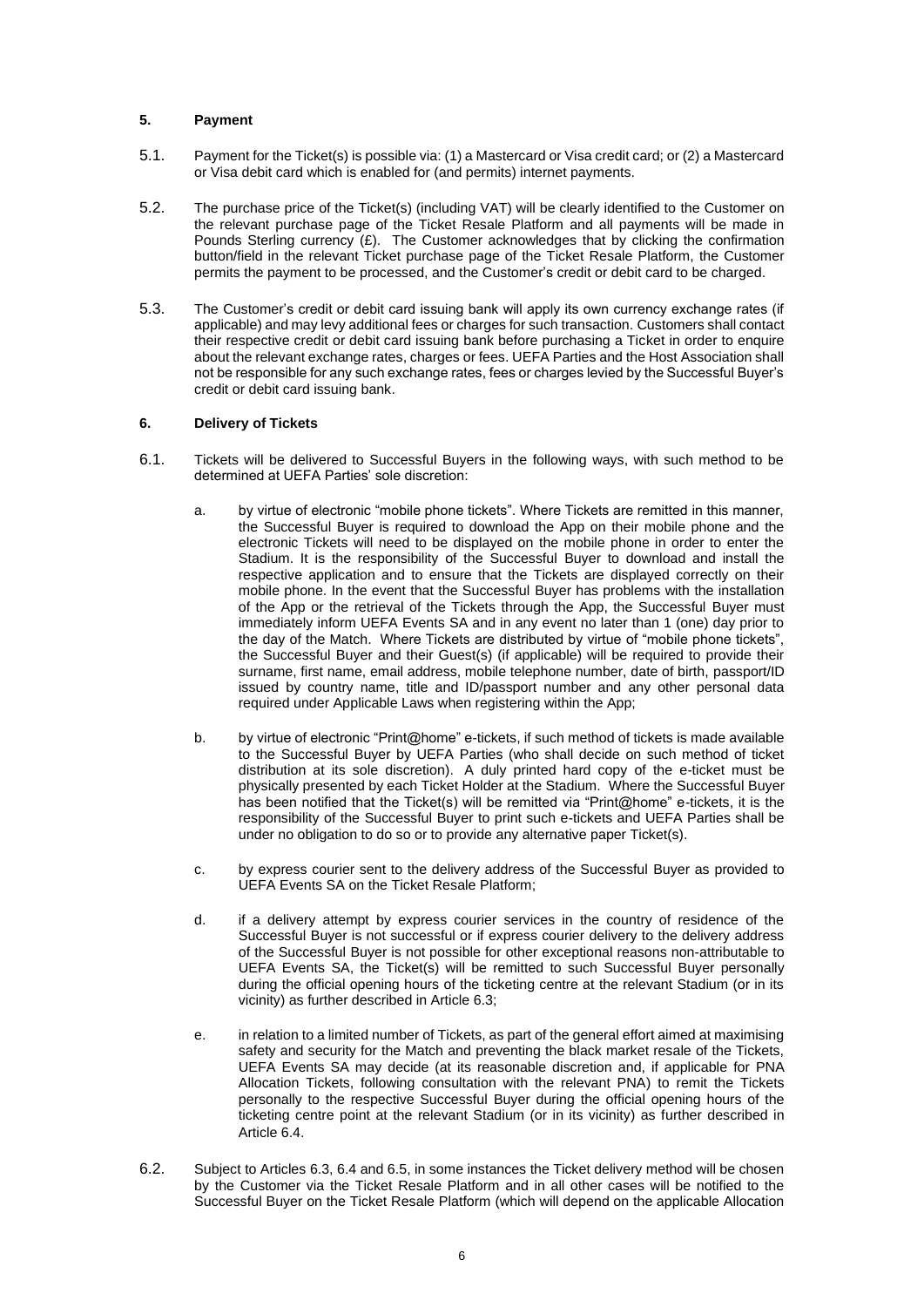Window). Thereafter, Successful Buyers will not be able to request: (i) a change to the delivery method by UEFA Events SA (unless in exceptional circumstances, as determined by UEFA Events SA); and/or (ii) a refund of the Ticket(s) on the basis of the distribution method applicable to their Ticket(s). For the avoidance of doubt, Successful Buyers will not receive a refund for any Ticket(s) which they fail to download using the App, which are sent by express courier in accordance with Article 6.1.c which the Successful Buyer rejects delivery of, fails to rearrange delivery of or fails to collect from the express courier company or which the Successful Buyer does not collect in accordance with Articles [6.3,](#page-6-0) [6.4](#page-6-1) and 6.5.

- <span id="page-6-0"></span>6.3. If delivery of the Tickets is not possible in accordance with Article 6.1d, the Successful Buyer will be informed by email as soon as reasonably practicable that her/his Ticket(s) can be collected during the opening hours at the ticketing centre or delivered as a mobile phone ticket in accordance with Article [6.1.a.](#page-5-2) For the former, the email will provide the exact details of the ticketing centre as well as the opening times during which the Ticket(s) can be collected. Such location shall be in the vicinity of the relevant Stadium or in the relevant Host City centre. In order to collect such Ticket(s), the Successful Buyer must show a personal identification document (passport or national identity card) for them and their Guest(s) and the print-out of the above mentioned email. The Guest(s) must be present at the ticketing centre with the Successful Buyer in order to collect the Tickets.
- <span id="page-6-1"></span>6.4. In the event that the Successful Buyer is required to collect their Tickets in accordance with Article 6.1e, the Successful Buyer, subject to Article 6.5, will be informed by email, no later than ten (10) days prior to the Match, that their Ticket(s) can be collected during the opening hours at the Ticket collection point. The email will provide the exact details of the Ticket(s) collection point as well as the opening times during which the Ticket(s) can be collected. Such location shall be in the vicinity of the Stadium or in the relevant Host City centre. In order to collect such Ticket(s), the Successful Buyer must show a personal identification document (passport or national identity card) for them and their Guest(s) and the print-out of the above mentioned email. The Guest(s) must be present at the Ticket collection point with the Successful Buyer in order to collect the Tickets. For the avoidance of doubt, Tickets will not be remitted to any Successful Buyer who fails to meet the identification requirements or who is deemed to be an Excluded Person (as defined in Article 12.2 of the Ticketing Terms and Conditions) pursuant to these Terms and Conditions (including but not limited to any Successful Buyer who has acted in breach of these Ticket resale Platform Terms and Conditions and/or the Ticketing Terms and Conditions).
- 6.5. The Customer acknowledges that for PNA Allocation Tickets the relevant PNA may determine that certain Tickets are to be distributed in accordance with Article 6.1e. In the event that such determination is made by the relevant PNA, the Successful Buyer will be informed as soon as reasonably practicable of such requirement from the PNA, who will provide to the Successful Buyer the details of the Ticket collection point and Ticket collection procedure. The Customer acknowledges that such notification may be provided following receipt of an initial "mobile phone ticket" and that such "mobile phone ticket" will then be deactivated by UEFA. UEFA does not accept any responsibility and shall not be liable for any such decision of the PNA pursuant to this Article 6.5.
- 6.6. In the event that Tickets are remitted to the Successful Buyer by express courier and the Successful Buyer requests that their Ticket(s) are delivered to an alternative address and/or recipient by the express courier service nominated by UEFA Events SA to deliver the Ticket(s), Customers acknowledge and agree that the courier service will notify UEFA Events SA of such alternative delivery details and/or recipient details and that identity checks may be carried out at the Stadium in respect of the Tickets allocated to the Successful Buyer.
- 6.7. Defective mobile Ticket(s) such as for example, Tickets not displayed in the App, Tickets not being displayed due to defective mobile phone or insufficient battery, or with incorrect personal information displayed on the Ticket, will be rejected at the entrance to the Stadium. UEFA Parties, the Host Association and the Stadium Owner shall not be responsible for defective, lost or stolen Ticket(s) and will accept no obligation to reissue any such Ticket(s) provided that where there is a defect of a mobile Ticket entirely attributable to UEFA Parties, UEFA Parties shall where reasonably possible block the Ticket concerned after notification of the defect and issue a new Ticket to the Successful Buyer upon provision of sufficient evidence from the Successful Buyer.
- 6.8. Defective printed Ticket(s) such as, for example, Tickets with illegible printing or missing seat numbers, shall be notified to UEFA Events SA in writing in accordance with Article [13](#page-10-0) within seven (7) days of receipt of the Tickets (save for where such Ticket(s) have been collected by the Successful Buyer at the Stadium (or in its vicinity), in which case the Successful Buyer must immediately notify UEFA Events SA). Defective Ticket(s) will be replaced free of charge provided that the original defective Ticket(s) are returned/remitted to UEFA Events SA in their original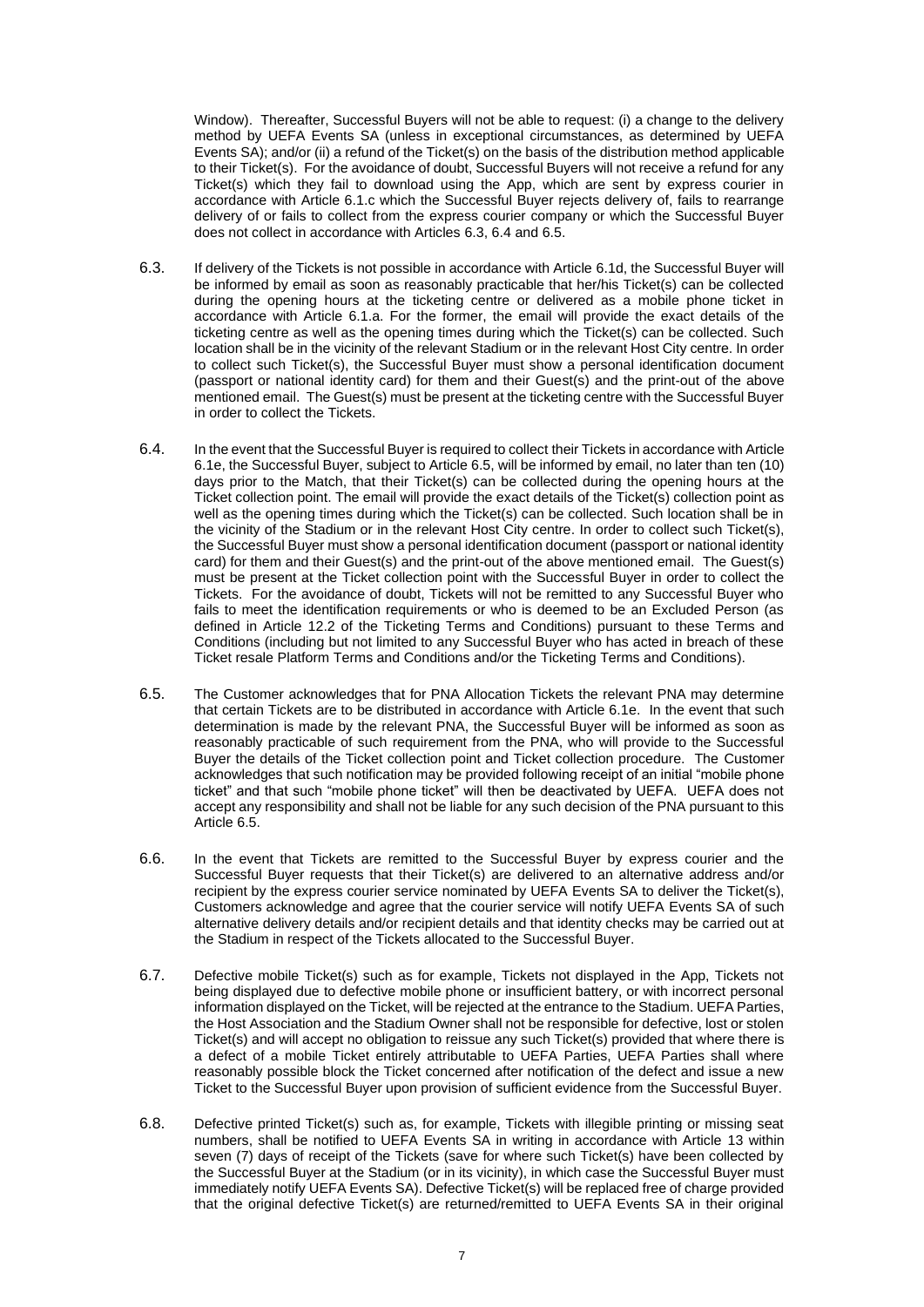condition. UEFA Parties, the Host Association and the Stadium Owner shall not be responsible for lost, stolen, damaged or destroyed Ticket(s) after their delivery to the Successful Buyer. In particular, UEFA Parties, the Host Association and the Stadium Owner shall not be liable to refund any Ticket(s) or to re-print Ticket(s).

6.9. Tickets shall remain the property of UEFA Events SA at all times.

## <span id="page-7-3"></span>**7. Personal Data**

- 7.1. UEFA, acting as data controller, collects and processes personal data for the following three purposes: for organisational and security purposes related to each Match and safety or sanitary measures in the context of COVID-19 (Article [7.2\)](#page-7-0), for the purposes of the Ticket sales (Article [7.3\)](#page-7-1) and/or for commercial purposes (Article [7.4\)](#page-7-2).
- <span id="page-7-0"></span>7.2. UEFA collects and processes the Original Ticket Holder's and the Customer's following personal data for the purpose of processing the listing, application, sale and purchase of Tickets and carrying out any access check procedure or other necessary screening: identification data such as title, surname/first name(s), date of birth, place of birth, country of residence and passport/ID issued by country name, PNA member number, mobile telephone number, email address, passport / ID number, contact details such as complete postal address. UEFA collects and processes the Guest's following personal data for the purpose of processing the application for Tickets and carrying out any access check procedure or other necessary screening: identification data such as name, surname, date of birth, PNA member number, passport/ID issued by country name and passport/ ID number. Where Tickets are remitted by virtue of electronic "mobile phone tickets", Successful Buyers are subsequently requested to provide the following personal data when downloading the App: surname, first name, email address, mobile telephone number, date of birth, passport/ID issued by country name, title, ID/passport number and PNA member number and Access Code (if applicable). Where the Successful Buyer is required to collect Tickets in accordance with Article [6.3](#page-6-0) o[r 6.4,](#page-6-1) UEFA collects and processes the Successful Buyer's following personal data for the purpose of Ticket collection procedures and confirmation of the successful remittance of the relevant Ticket(s): photograph. All such personal data is collected and processed for the purpose of processing the listing, sale and purchase of Tickets on the Ticket Resale Platform and, in the case of Successful Buyers, for the purposes of identification, security and sanitary measures related to the Match.

Personal data is required and is necessary for the performance of the contract entered into between UEFA and the Original Ticket Holder and UEFA and the Successful Buyer, as well as for the legitimate interest of determining eligibility of persons interested in purchasing Ticket(s) and ensuring Tickets are delivered to the right individual as well as of guaranteeing an effective security system and a safe environment inside and around the Stadium, as well as to combat the unlawful sale of Tickets.

<span id="page-7-1"></span>7.3. UEFA collects and processes the Original Ticket Holder's and the Customer's personal data for the purpose of listing, selling and issuing the Tickets: identification data such as first name(s), surname, PNA member number, contact details such as postal address, email address and payment details such as credit or debit card details (if applicable) which will be only used for the purchase of Ticket(s) following their allocation, in accordance with these Ticket Resale Platform Terms and Conditions), for the purpose of invoicing and delivery of the Tickets.

Personal data is required and is necessary for the performance of the contract entered into between UEFA and the Original Ticket Holder and UEFA and the Successful Buyer and any subsequent steps following a successful Ticket allocation.

<span id="page-7-2"></span>7.4. Provided that consent has been given by the Original Ticket Holder or the Customer during the sale or purchase process, personal data regarding surname, first name(s) and email address will be collected and processed by UEFA to provide the Original Ticket Holder or Customer by electronic means with information and publicity on UEFA's products, services, commercial activities and events.

If the Original Ticket Holder or the Customer does not wish to receive, or no longer wishes to receive any offers and information from UEFA, they can opt-out directly in their account.

7.5. UEFA is subject to applicable data protection laws when collecting and processing personal data. Personal data submitted by the Original Ticket Holder or the Customer to UEFA will be stored and processed via the Ticket Resale Platform in accordance with these Terms and Conditions,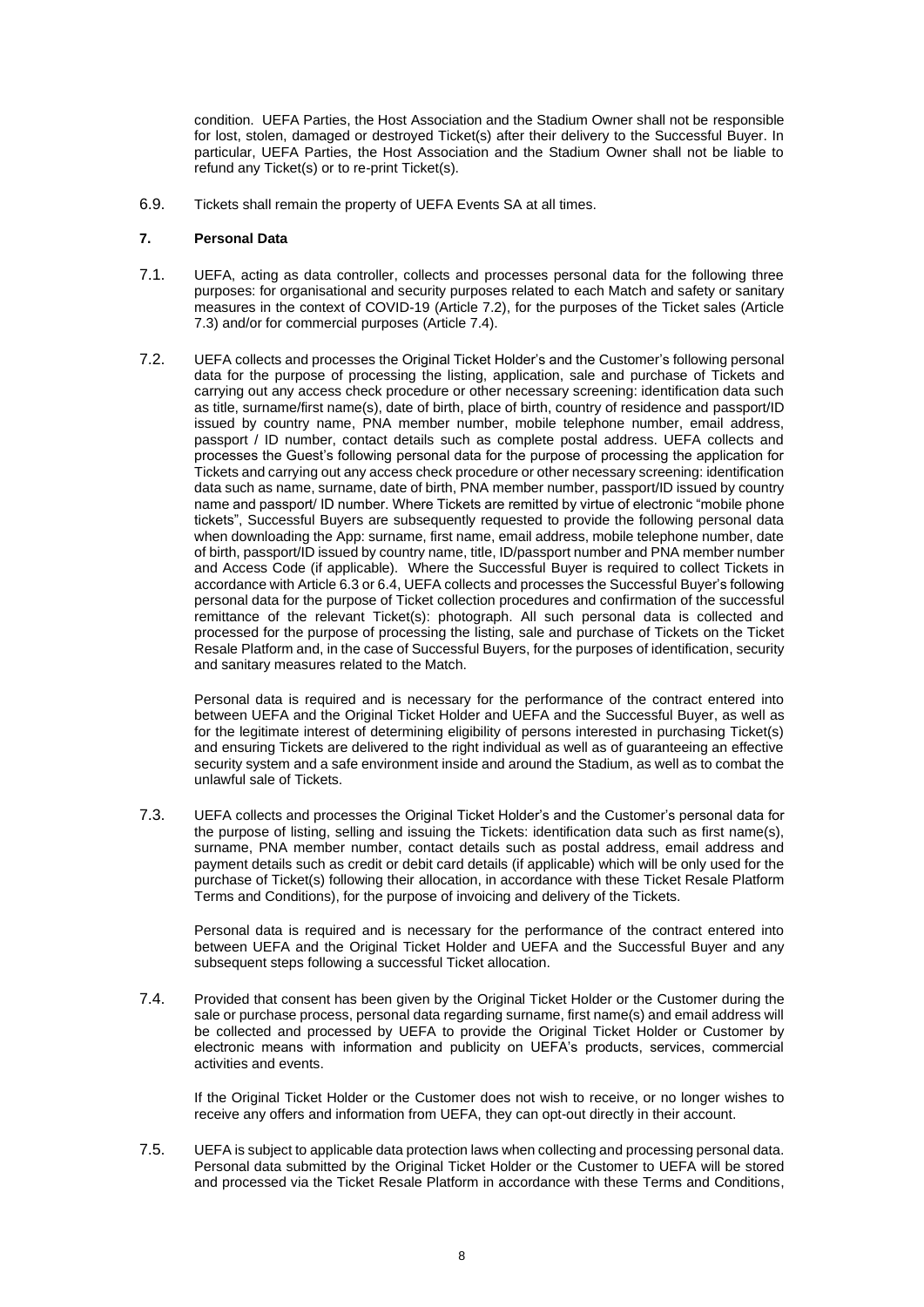the <u>[Privacy Notification](https://www.uefa.com/MultimediaFiles/Download/competitions/Ticketing/02/64/81/49/2648149_DOWNLOAD.pdf)</u> and the UEFA Privacy Policy set out at [http://www.uefa.com/privacypolicy/index.html.](http://www.uefa.com/privacypolicy/index.html)

- 7.6. UEFA uses the following categories of third party and may transfer personal data to these recipients for the sole purpose of the performance of their activities:
	- a. technical service providers which help to maintain the security and performance of the Ticket Resale Platform and the App;
	- b. service providers which help to issue and deliver the Tickets;
	- c. for PNA Allocation Tickets, the relevant PNA to the extent necessary for such PNA to ensure compliance with and subsequent enforcement of its PNA Allocation Rules;
	- d. the Host Association; and
	- e. the relevant Stadium Owner, Stadium security and access service providers and any such other providers which help to organise the Match and maintain safety and security (including in relation to sanitary measures).

The transfer of personal data to the relevant public authorities, based on legal provisions and obligations, for the purpose of safety, security and sanitary measures and law enforcement related to the relevant Match(es), is reserved.

- 7.7. The personal data of Original Ticket Holders, Customers, Successful Buyers and Guests provided to UEFA pursuant to these Ticket Resale Platform Terms and Conditions is only collected and processed by UEFA for no longer than is necessary for the purposes described in Articles [7.2,](#page-7-0) [7.3](#page-7-1) and [7.4,](#page-7-2) unless the use of such personal data is further required for ongoing administrative or judicial proceedings relating to the Match or, where necessary, for preventing or detecting unlawful actions.
- 7.8. Original Ticket Holders, Customers, Successful Buyers and Guests have the right to request access to or information about the personal data related to them which are processed by UEFA. They can access, update and/or request the deletion, restriction, rectification and/or receipt of their personal data in accordance with the applicable data protection legislation of the Host<br>Territory. Any requests relating thereto shall be sent via https://support.ticketsAny requests relating thereto shall be sent via [https://support.tickets](https://support.tickets-weuro.uefa.com/hc/en-us/requests/new)[weuro.uefa.com/hc/en-us/requests/new.](https://support.tickets-weuro.uefa.com/hc/en-us/requests/new) To do so, UEFA may require any such individual to provide verification of their identity (e.g. copy of official Identification Document with a photo mentioning their date & place of birth). UEFA may refuse, restrict or defer a request where a formal enactment so provides, where this is required to protect the overriding interests of third parties and/or where its own overriding interests so require or where requests are manifestly unfounded or excessive and where UEFA has the right to do so under the applicable data protection laws (for example, where another legal justification for processing applies). Original Ticket Holders, Customers, Successful Buyers and Guests have the right to file a privacy complaint with their local supervisory authority. Where an Original Ticket Holders, Customers, Successful Buyers and Guests legitimately withdraws or restricts their consent, or otherwise objects to how UEFA process their personal data, UEFA may be unable to allow such individual to purchase a Ticket and/or attend relevant Match.
- 7.9. Each Original Ticket Holder and Customer accepts and acknowledges that they have understood how UEFA will process their personal data under this Article [7](#page-7-3) and, where consent is required under applicable data protections laws, consents to the processing of their personal data as detailed herein. Each Customer also confirms that they are authorised by each Guest to disclose the personal data of its Guest(s) to UEFA for the purposes detailed hereunder and, where consent is required under applicable data protection laws, has obtained each Guest's consent to the processing of their personal data as detailed herein.

# **8. Force Majeure**

8.1. UEFA Parties, the Host Association and/or the Stadium Owner reserve the right to make alterations to the time, date and location of UEFA WOMEN'S EURO™ 2022 and/or the Match(es) due to unforeseen extraordinary circumstances: force majeure, safety and/or security reasons or other decisions (including in the context of COVID-19) made by any competent authority which have a major impact on the Match being played at the Stadium.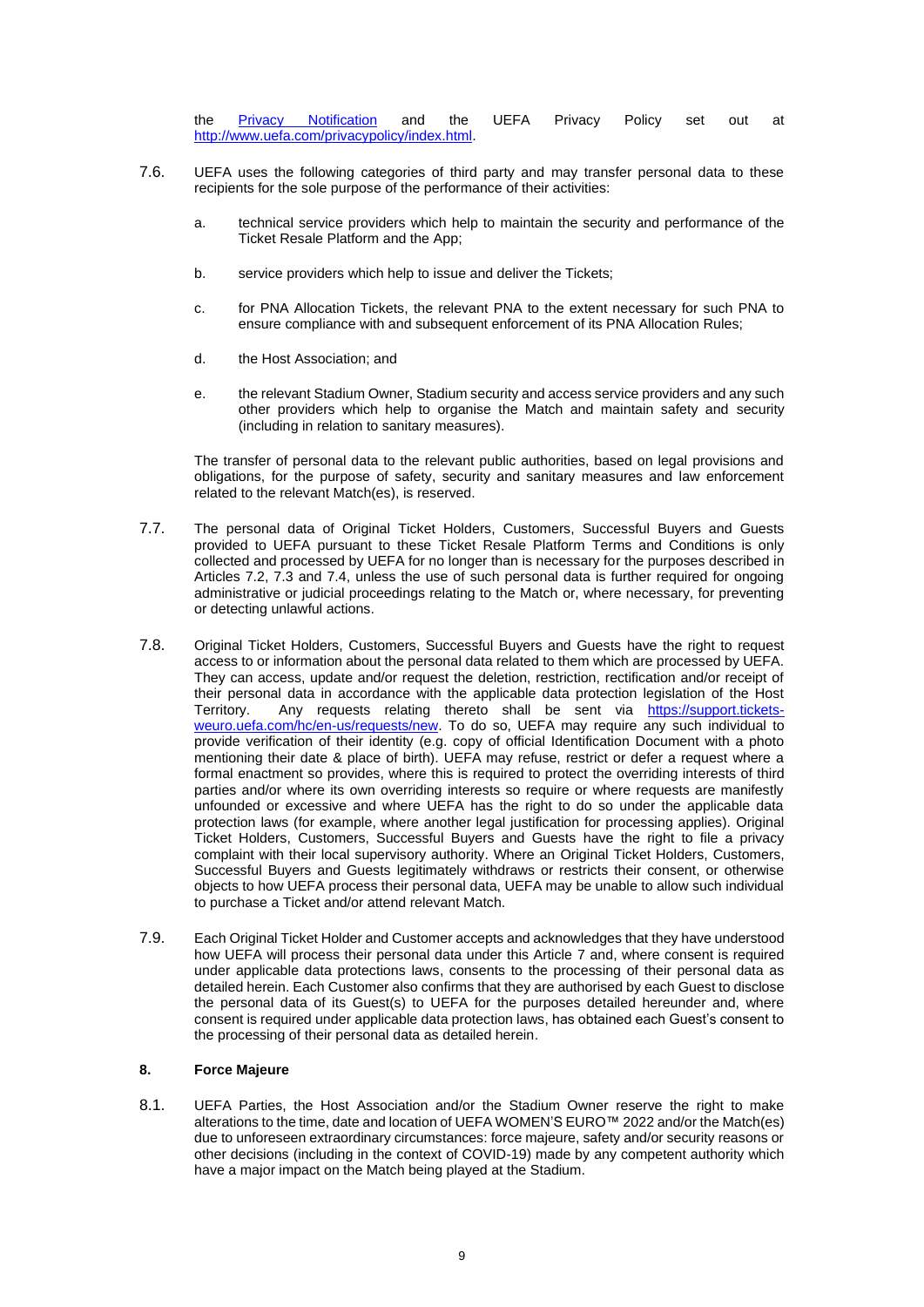- 8.2. In the event of cancellation, abandonment, postponement or replaying of the Match, or in the event of a change of venue, reduction of Stadium capacity or the playing of the relevant Match behind closed doors, the Successful Buyer will be bound by the Refund Policy in respect of any refunds of the Tickets purchased by the Successful Buyer provided however that:
	- a. any refunds may be made only to the Successful Buyer and only up to the purchase price paid by such Successful Buyer for the Ticket(s), and shall not, for the avoidance of doubt, entitle the Successful Buyer to a refund of any costs and expenses incurred by the Successful Buyer or Guest(s) in relation to travel or accommodation; and
	- b. subject to the foregoing and Article [9,](#page-9-0) UEFA Parties, the Host Association, the relevant PNA and/or the Stadium Owner will not have any liability to the Successful Buyer or any Guest on account of any such cancellation, abandonment, postponement, replay, reduction of Stadium capacity, change of venue or playing of the relevant Match behind closed doors or other failure or deficiency in the conduct of the Match

## <span id="page-9-0"></span>**9. Liability**

- <span id="page-9-1"></span>9.1. In the event that UEFA Parties, the Host Association, the relevant PNA and/or the Stadium Owner is in breach of their obligations (under these Ticket Resale Platform Terms and Conditions or otherwise), UEFA Parties, the Host Association, the relevant PNA and/or the Stadium Owner shall only be responsible for such loss or damage suffered by the Original Ticket Holder or Customer which was reasonably foreseeable as a result of the breach. UEFA Parties, the Host Association, the relevant PNA and/or the Stadium Owner shall not be responsible for any loss or damage that is not reasonably foreseeable or contemplated at the time the Original Ticket Holder or Customer entered into a contract pursuant to these Ticket Resale Platform Terms and Conditions.
- 9.2. Notwithstanding Article [9.1,](#page-9-1) UEFA Parties, the Host Association, the relevant PNA and/or the Stadium Owner is not liable for any business losses and UEFA Parties, the Host Association, the relevant PNA and/or the Stadium Owner will have no liability to any Original Ticket Holder or Customer for any loss of profit, loss of business, business interruption, or loss of business opportunity.
- 9.3. In any event, to the maximum extent permitted by law, UEFA Parties, the Host Association, the relevant PNA and/or the Stadium Owner hereby exclude any liability for loss, damage or injury to an Original Ticket Holder and Customer and/or their property, including (but not limited to) any indirect or consequential loss or damage, including (but not limited to) loss of enjoyment or travel or accommodation costs, regardless of whether the loss or damage: (a) would arise in the ordinary course of events; (b) is reasonably foreseeable; or (c) is in the contemplation of the parties, or otherwise.
- 9.4. UEFA Parties, the Host Association, the relevant PNA and/or the Stadium Owner shall not be responsible for any interruptions and/or restrictions to the view of the Match caused by virtue of (i) the position of the seat and/or (ii) the actions of other spectators.
- 9.5. Notwithstanding any provision in these Ticket Resale Platform Terms and Conditions, UEFA Parties, the Host Association, the relevant PNA and/or the Stadium Owner does not seek to exclude or limit their liability: (a) for fraud or fraudulent misrepresentation; (b) for death or personal injury caused by UEFA Parties', the Host Association's, the relevant PNA's and/or the Stadium Owner's negligence or the negligence of any of their officers, employees or agents; or (c) for any other matter for which it is not possible to exclude or limit liability by law.
- 9.6. Nothing stated or implied in these Terms and Conditions will affect the Original Ticket Holder's or Customer's statutory rights or any rights that can't be excluded under the laws of the Host Territory.

#### **10. Severability and Amendment**

10.1. UEFA Events SA reserves the right to change the Ticketing Terms and Conditions and these Ticket Resale Platform Terms and Conditions if necessary to ensure the proper and safe staging of UEFA WOMEN'S EURO™ 2022 and/or any Match at the Stadium. UEFA Events SA will notify each Successful Buyer of such changes via an email sent to the address indicated by the Successful Buyer during their registration on the Ticket Resale Platform and the Successful Buyer will have the choice, as the case may be, to consent to such changes or to withdraw from purchase of Ticket(s) via the Ticket Resale Platform or have the right to terminate as of right the